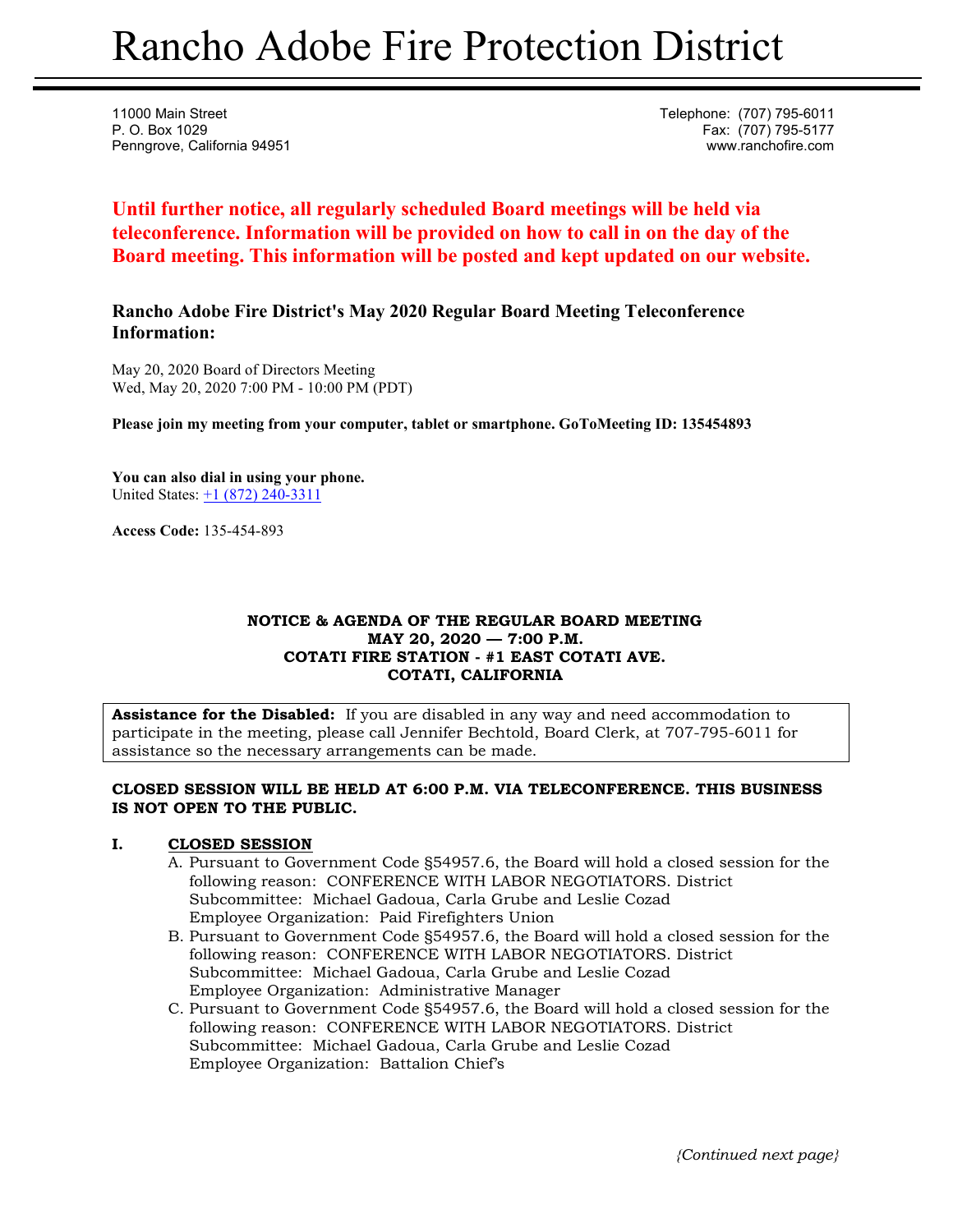# **NOTICE & AGENDA OF THE REGULAR BOARD MEETING MAY 20, 2020 — 7:00 P.M. COTATI FIRE STATION - #1 EAST COTATI AVE COTATI, CALIFORNIA**

Page 2

## **OPEN SESSION WILL BEGIN AT 7:00 P.M.**

#### **II. CALL TO ORDER / ROLL CALL / PLEDGE OF ALLEGIANCE**

*To speak on any item under discussion by the Board on this agenda, you may do so upon receiving recognition from the Chair. Time limitations on public testimony may be imposed at the discretion of the Chair in conformity with Board Meeting Policy Provisions 5010.100-5010.103 and 5010.110.* 

## **III. ORAL AND WRITTEN COMMUNICATIONS**

- A. Citizen Business/Public Comments on Items not appearing on Agenda *Public is advised to limit discussion to one presentation per individual. Please observe the time limit of 4 minutes. Please state your name and address for the record before making your presentation. NOTE: Any item raised by a member of the public which does not appear on the agenda but which may require Board action shall be referred to District staff for investigation and disposition unless the item requires action to be taken by the Board at the meeting during which it was raised and constitutes an emergency, or the need to take such action arose after the posting of the agenda within the meaning of Government Code Section 54954.2(b).*
- B. Correspondence and/or Presentations

## **IV. APPROVAL OF MINUTES**

A. Regular Meeting of April 15, 2020

## **V. CONSENT CALENDAR**

*Matters listed under the Consent Calendar are considered to be routine and will be enacted by one motion and one vote. There will be no separate discussion of these items. If the Board or the public desires discussion, that item will be removed from the Consent Calendar and will be considered separately.* 

A. Ratification of Claims and Journal Vouchers

## **VI. ADMINISTRATIVE COMMUNICATIONS**

- A. Chief's Report
- B. Director Reports
- C. Committee Reports
	- a. Finance/Budget
	- b. Negotiations
	- c. Equipment
	- d. Legislative
	- e. Chief's Evaluation
	- f. Long Range Planning
- D. Firefighters' Association Report
- E. Firefighter's Union Report

#### **VII**. **UNFINISHED BUSINESS**

- A. Discussion on Board Committee Scope and Responsibilities
- B. Discussion on Property Liability Insurance Program
- C. Discussion and Direction on Crown Castle Lease Extension Offers

#### **VIII. PUBLIC HEARING**

A. Presentation and Discussion on Preliminary Budget FY 2020/2021 (*1 st Reading)*

### **IX**. **NEW BUSINESS**

- A. Resolution R-5: Ordering an Election be Held and Requesting the Consolidation with the November 3, 2020 General District Election
- B. Discussion on Board Approval of Budget Expenditures
- C. Review of District Events and Exposure to Claims